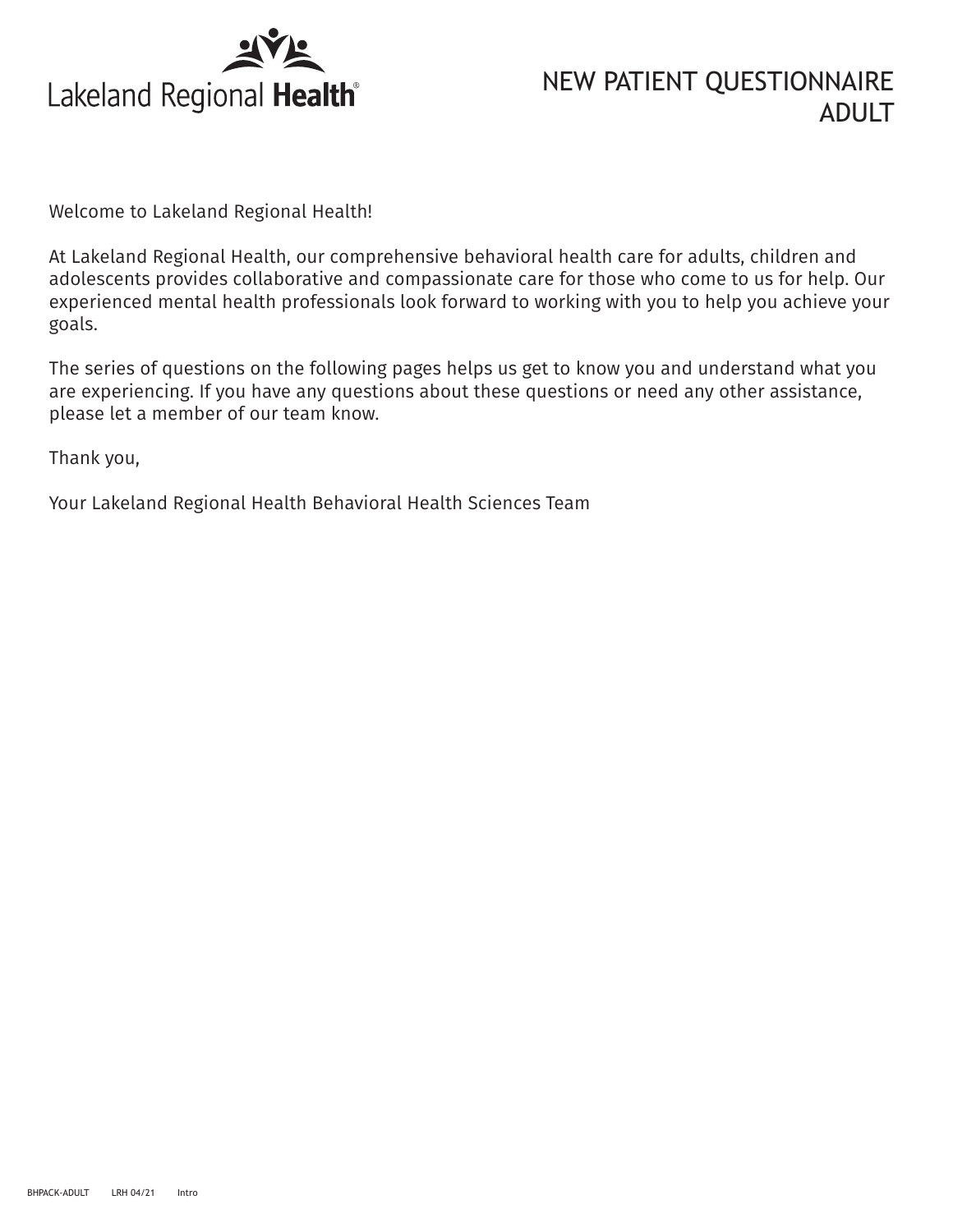

| Today's date:                      |                         |
|------------------------------------|-------------------------|
| Patient name (first, middle, last) |                         |
| <b>Preferred Name</b>              | Birth date (mm/dd/yyyy) |

## **REFERRAL AND GENERAL INFORMATION**

| <b>DEVELOPMENTAL AND SOCIAL HISTORY</b>                                         |                                                                                                                                                                                                                                      |
|---------------------------------------------------------------------------------|--------------------------------------------------------------------------------------------------------------------------------------------------------------------------------------------------------------------------------------|
|                                                                                 |                                                                                                                                                                                                                                      |
| Were there any complications with your birth or any known developmental delays? | $\Box$ Yes<br>$\square$ No                                                                                                                                                                                                           |
|                                                                                 |                                                                                                                                                                                                                                      |
| Did your parents' divorce? □ Yes<br>$\Box$ No                                   |                                                                                                                                                                                                                                      |
|                                                                                 |                                                                                                                                                                                                                                      |
|                                                                                 |                                                                                                                                                                                                                                      |
|                                                                                 |                                                                                                                                                                                                                                      |
|                                                                                 |                                                                                                                                                                                                                                      |
| Describe your mother and your relationship with her:                            |                                                                                                                                                                                                                                      |
|                                                                                 |                                                                                                                                                                                                                                      |
|                                                                                 |                                                                                                                                                                                                                                      |
| Age of Mother: _____________ Living: □Yes<br>$\Box$ No                          |                                                                                                                                                                                                                                      |
| Describe your father and your relationship with him:                            |                                                                                                                                                                                                                                      |
|                                                                                 |                                                                                                                                                                                                                                      |
|                                                                                 |                                                                                                                                                                                                                                      |
| Age of father: _____________ Living: □ Yes<br>$\Box$ No                         | Cause of death, if deceased: <b>cause of the set of the set of the set of the set of the set of the set of the set of the set of the set of the set of the set of the set of the set of the set of the set of the set of the set</b> |
|                                                                                 |                                                                                                                                                                                                                                      |
| LAKELAND REGIONAL HEALTH                                                        |                                                                                                                                                                                                                                      |
| BH NEW PATIENT QUESTIONNAIRE                                                    |                                                                                                                                                                                                                                      |
| <b>BHPACK-ADULT</b><br>LRH 04/21<br>Page 1 of 9                                 |                                                                                                                                                                                                                                      |
|                                                                                 | <b>ADULTS</b>                                                                                                                                                                                                                        |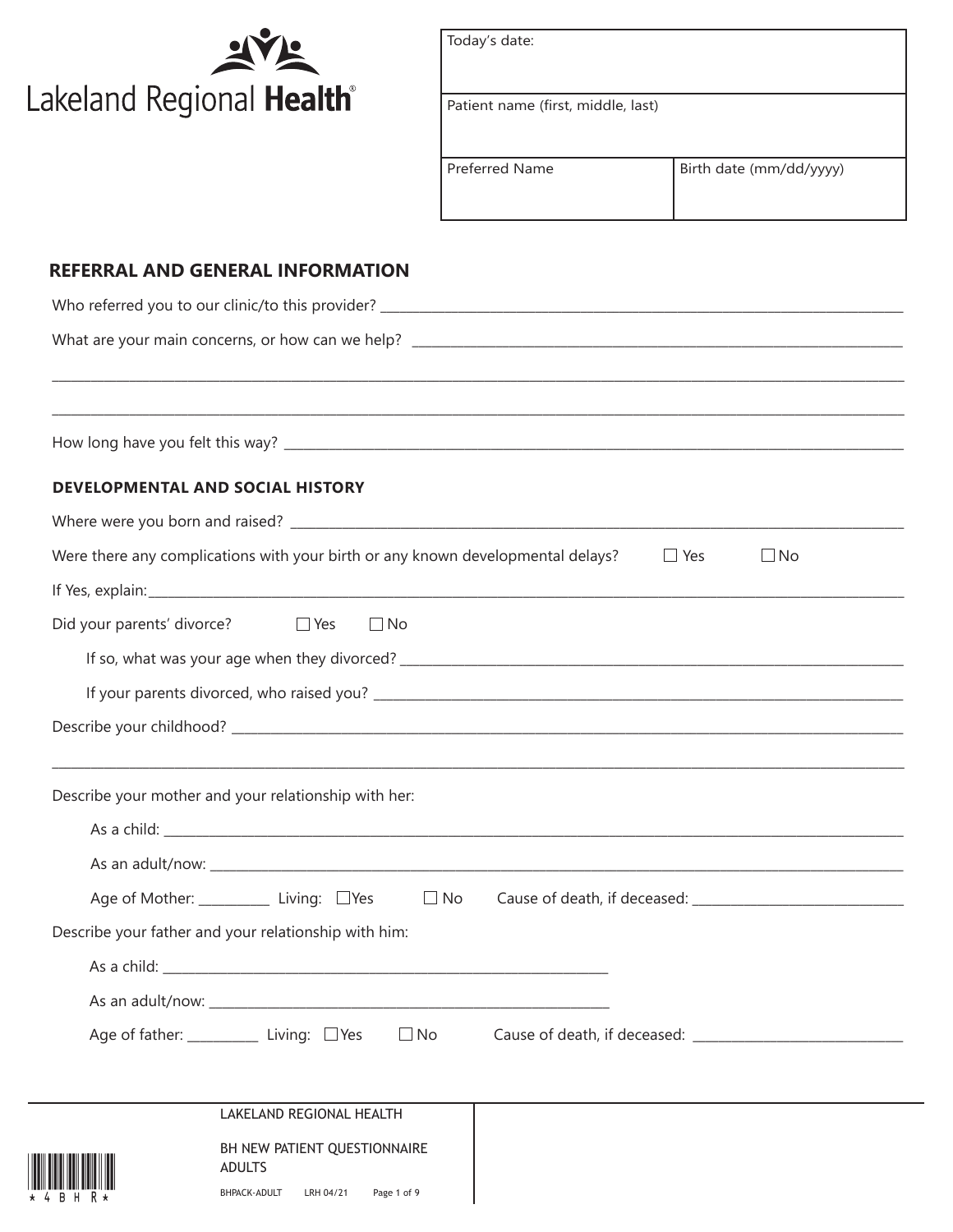| $\Box$ Separated $\Box$ Divorced<br>Relationship status: $\Box$ Single<br>$\Box$ Married<br>$\square$ Engaged<br>$\Box$ Partnered<br>$\Box$ Widowed                                                                                   |
|---------------------------------------------------------------------------------------------------------------------------------------------------------------------------------------------------------------------------------------|
|                                                                                                                                                                                                                                       |
|                                                                                                                                                                                                                                       |
|                                                                                                                                                                                                                                       |
|                                                                                                                                                                                                                                       |
| ,我们也不能在这里的人,我们也不能在这里的人,我们也不能在这里的人,我们也不能在这里的人,我们也不能在这里的人,我们也不能在这里的人,我们也不能在这里的人,我们也<br>If yes, explain (number and length of time): ___________________________________<br>Have you had any prior marriages?<br>$\Box$ Yes<br>$\Box$ No |
| $\Box$ No<br>Do you have children? $\Box$ Yes                                                                                                                                                                                         |
|                                                                                                                                                                                                                                       |
| Do you have any concerns about your children? $\Box$ Yes<br>$\Box$ No                                                                                                                                                                 |
|                                                                                                                                                                                                                                       |
|                                                                                                                                                                                                                                       |
| Describe your social support system (ex. good, poor, fair, want more, none) and to whom you are closest?                                                                                                                              |
|                                                                                                                                                                                                                                       |
| <u> 1989 - Johann Harry Harry Harry Harry Harry Harry Harry Harry Harry Harry Harry Harry Harry Harry Harry Harry</u><br><b>Identified Gender:</b> Female<br>$\Box$ Male<br>$\Box$ Trans female<br>$\Box$ Trans male                  |
| $\Box$ Bisexual<br><b>Identified Sexuality:</b> $\Box$ Straight<br>$\Box$ Gay/Lesbian                                                                                                                                                 |
| <b>EDUCATION HISTORY</b>                                                                                                                                                                                                              |
| College degree and area of study?___                                                                                                                                                                                                  |
|                                                                                                                                                                                                                                       |
|                                                                                                                                                                                                                                       |
| <b>OCCUPATIONAL HISTORY</b><br>Employment status (check all that apply): $\Box$ Full-Time<br>$\Box$ Part-Time<br>$\Box$ Contract<br>$\Box$ Student<br>$\Box$ Disabled<br>$\Box$ Retired $\Box$ Not formally employed                  |
|                                                                                                                                                                                                                                       |
| Are you happy with your place of work / employment status / profession / school?<br>$\Box$ Yes<br>$\square$ No                                                                                                                        |
| Do you have military service experience? $\Box$ Yes $\Box$ No                                                                                                                                                                         |
| <b>LEGAL HISTORY</b><br>$\Box$ Yes<br>$\Box$ No<br>Have you ever been arrested?<br>Do you have any pending legal or child custody concerns?<br>$\Box$ No<br>$\Box$ Yes                                                                |
| LAKELAND REGIONAL HEALTH                                                                                                                                                                                                              |
| BH NEW PATIENT QUESTIONNAIRE<br><b>ADULTS</b><br>Page 2 of 9<br>BHPACK-ADULT<br>LRH 04/21                                                                                                                                             |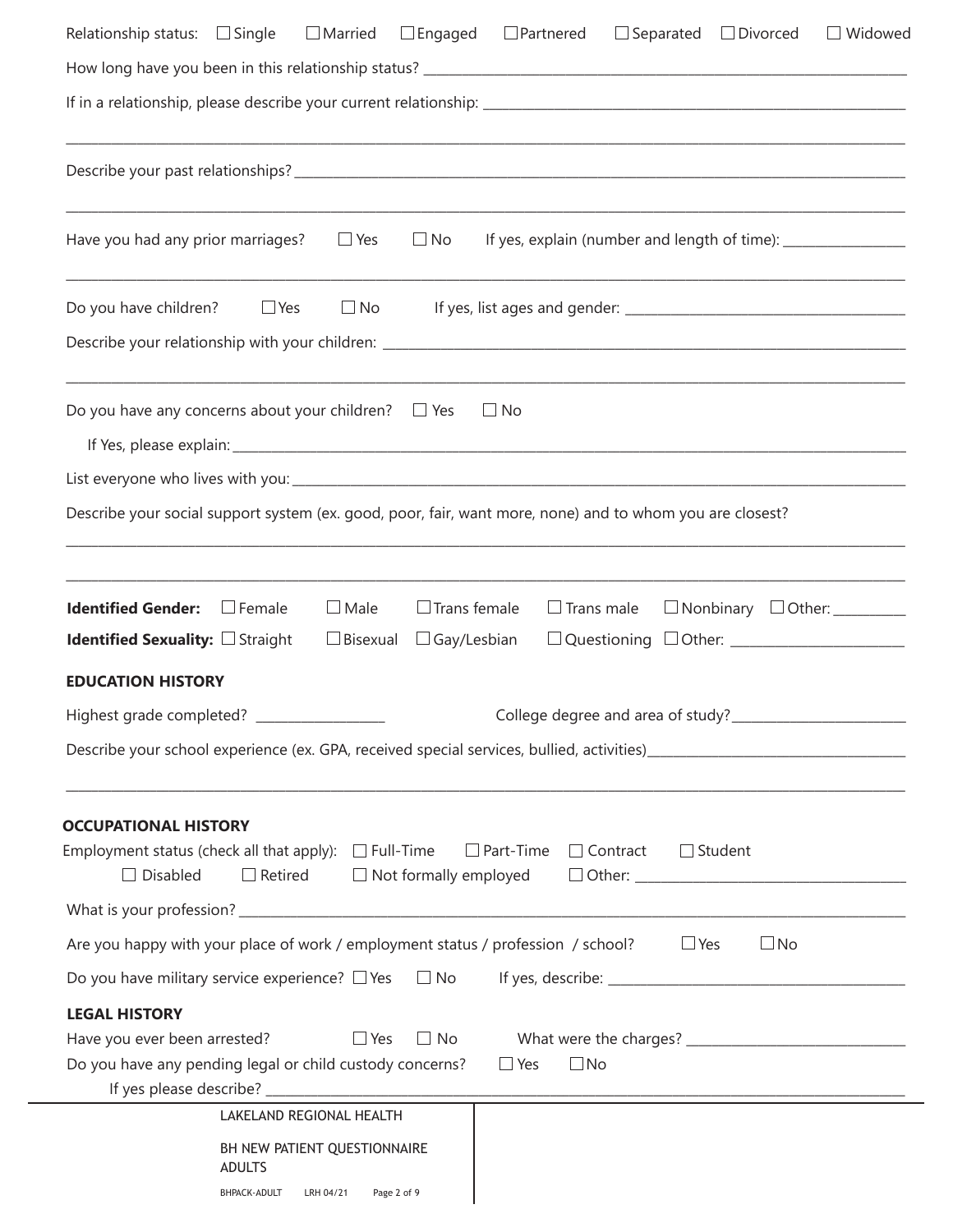| <b>RELIGION/SPIRITUALITY</b><br>Do you believe in or belong to a particular religious or spiritual practice?<br>$\Box$ No<br>$\Box$ Yes                 |
|---------------------------------------------------------------------------------------------------------------------------------------------------------|
|                                                                                                                                                         |
|                                                                                                                                                         |
| <b>FAMILY BEHAVIORAL HEALTH HISTORY</b><br>Has anyone in your family been diagnosed with or treated for any mental health or substance use concerns (or |
| PERSONAL BEHAVIORAL HEALTH HISTORY<br>Have you ever been hospitalized for psychiatric care? $\Box$ Yes<br>$\Box$ No                                     |
|                                                                                                                                                         |
|                                                                                                                                                         |
| Have you participated in any self-help activities or groups (ex. AA/NA, books, NAMI)?<br>$\Box$ No<br>$\Box$ Yes                                        |
| Please share any preferences or barriers to treatment (ex. time, money, childcare, motivation, uncertainty/fears):                                      |
| Are you CURRENTLY under psychiatric care or attending therapy? $\Box$ Yes<br>$\Box$ No                                                                  |
| If Yes, with whom? _<br>Date of last visit:                                                                                                             |

| LAKELAND REGIONAL HEALTH |  |
|--------------------------|--|
|                          |  |

BH NEW PATIENT QUESTIONNAIRE ADULTS BHPACK-ADULT LRH 04/21 Page 3 of 9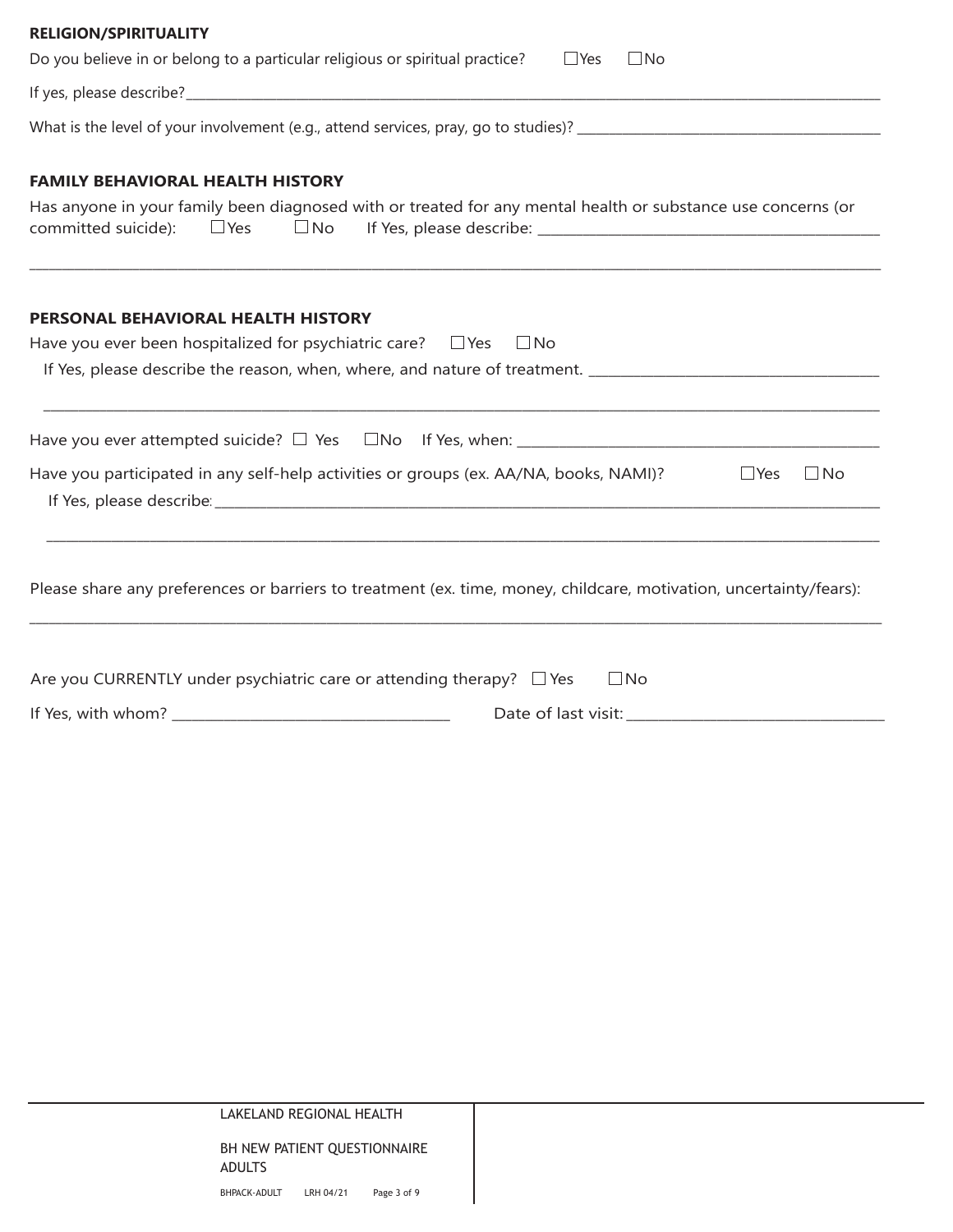Please list all of your **current** psychiatric medications:

| Name of Medication   Dose and Frequency | <b>Prescribed by</b> | Is it working well for you? |
|-----------------------------------------|----------------------|-----------------------------|
|                                         |                      |                             |
|                                         |                      |                             |
|                                         |                      |                             |
|                                         |                      |                             |

Please list all of your **previous** psychiatric medications:

| <b>Name of Medication</b> | <b>Dose and Frequency</b> | <b>Prescribed by</b> | Did it work for you? |
|---------------------------|---------------------------|----------------------|----------------------|
|                           |                           |                      |                      |
|                           |                           |                      |                      |
|                           |                           |                      |                      |
|                           |                           |                      |                      |

Please list any past or present outpatient therapy/counseling that you have attended:

| <b>Type of Therapy</b><br>(ex. couples, individual,<br>group) | Dates you were in treatment | <b>Provider</b> |
|---------------------------------------------------------------|-----------------------------|-----------------|
|                                                               |                             |                 |
|                                                               |                             |                 |
|                                                               |                             |                 |
|                                                               |                             |                 |

| MEDICAL HISTORY - Please check any of the following you have been diagnosed with in the past. |                                  |                            |                                |  |
|-----------------------------------------------------------------------------------------------|----------------------------------|----------------------------|--------------------------------|--|
| $\Box$ Anaphylaxis                                                                            | $\square$ Easily bruised         | $\Box$ Hemophilia          | $\Box$ Parathyroid disease     |  |
| $\Box$ Anemia                                                                                 | $\Box$ Emphysema                 | □ High blood pressure      | $\Box$ Recent change in weight |  |
| $\Box$ Arthritis                                                                              | $\Box$ Epilepsy or seizures      | $\Box$ High cholesterol    | $\Box$ Renal dialysis          |  |
| $\Box$ Artificial heart valve                                                                 | $\Box$ Excessive thirst          | $\Box$ Irregular heartbeat | □ Sickle cell disease          |  |
| $\Box$ Asthma                                                                                 | $\Box$ Fainting spells/dizziness | $\Box$ Kidney problems     | $\Box$ Stroke                  |  |
| $\Box$ Blood disease                                                                          | $\Box$ Frequent cough            | $\Box$ Leukemia            | $\Box$ Thyroid disease         |  |
| $\Box$ Breathing problem                                                                      | $\Box$ Frequent diarrhea         | $\Box$ Liver disease       | $\Box$ Traumatic brain injury  |  |
| $\Box$ Cancer                                                                                 | $\Box$ Frequent headaches        | □ Low blood pressure       | $\Box$ Tuberculosis            |  |
| $\Box$ Chest pain                                                                             | $\Box$ Glaucoma                  | $\Box$ Lung disease        | $\Box$ Other:                  |  |
| $\Box$ Congenital heart disorder                                                              | $\Box$ Heart attack/failure      | $\Box$ Multiple sclerosis  | $\Box$ Other:                  |  |
| $\Box$ Dementia                                                                               | $\Box$ Heart murmur              | $\Box$ Night sweats        | $\Box$ Other:                  |  |
| $\Box$ Diabetes                                                                               | $\Box$ Heart pacemaker           | $\Box$ Osteoporosis        |                                |  |

| LAKELAND REGIONAL HEALTH |  |  |
|--------------------------|--|--|
|--------------------------|--|--|

BH NEW PATIENT QUESTIONNAIRE ADULTS BHPACK-ADULT LRH 04/21 Page 4 of 9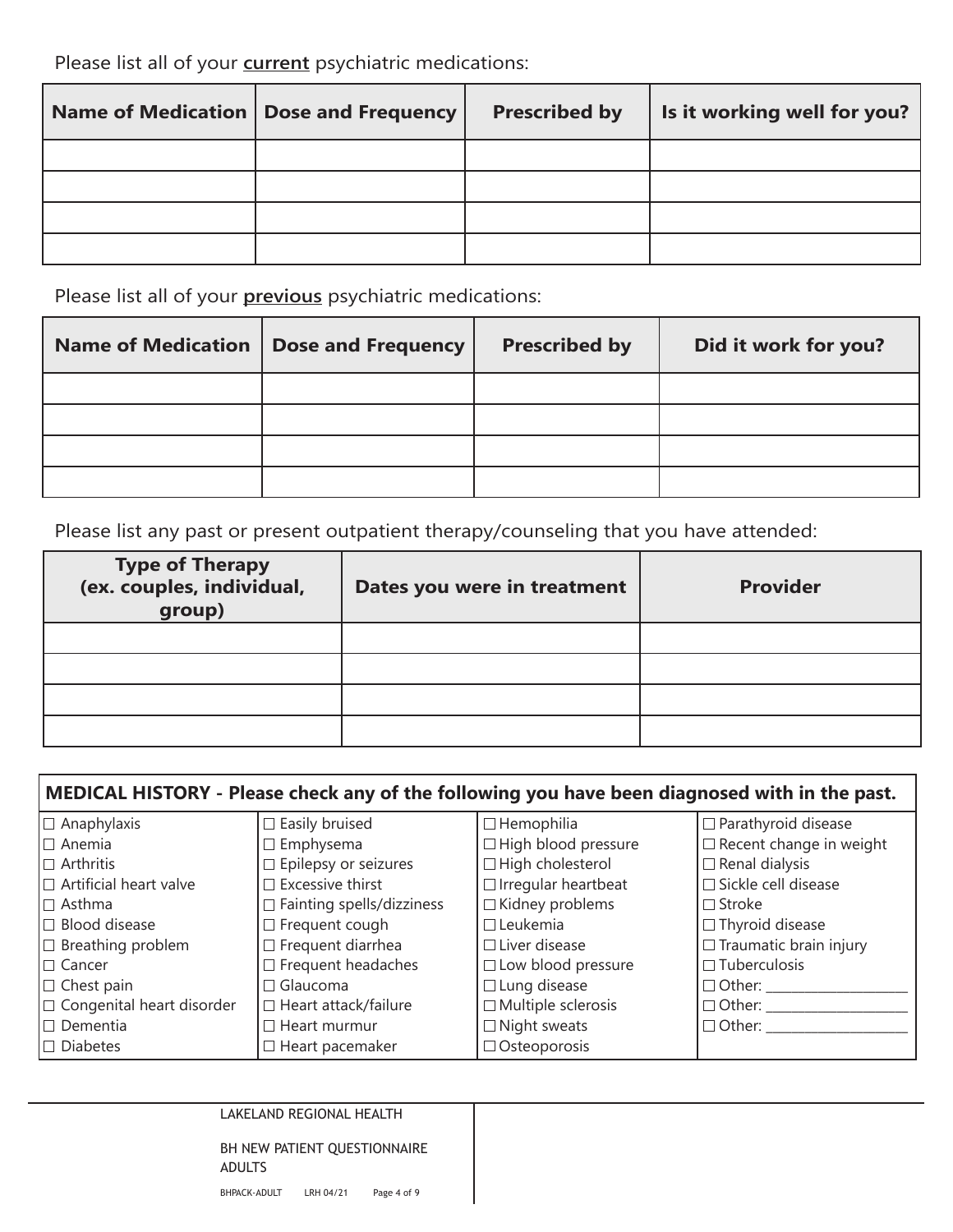

## Additional Screening Questions

| Please answer the following questions: |                                                                                                                                                                                                                                                                                                                  | <b>YES</b> | <b>NO</b> |
|----------------------------------------|------------------------------------------------------------------------------------------------------------------------------------------------------------------------------------------------------------------------------------------------------------------------------------------------------------------|------------|-----------|
| 1.                                     | In the past four weeks, have you had an anxiety attack-suddenly feeling fear or panic?                                                                                                                                                                                                                           |            |           |
| 2.                                     | How often has this happened in the past four weeks? __________                                                                                                                                                                                                                                                   |            |           |
| 3.                                     | Do some of these attacks come suddenly out of the blue (in situations that you don't expect to<br>be nervous or uncomfortable)?                                                                                                                                                                                  |            |           |
| 4.                                     | Do these attacks bother you a lot or are you worried about having another attack?                                                                                                                                                                                                                                |            |           |
| 5.                                     | During your last anxiety attack did you have symptoms like shortness of breath, sweating,<br>shaky, or your heart racing, pounding, or skipping?                                                                                                                                                                 |            |           |
| 6.                                     | Do you have any specific fears that you feel afraid on a regular basis?<br>If you checked yes, what is it? _                                                                                                                                                                                                     |            |           |
|                                        | In your life have you ever had any experience that was so frightening, horrible, or upsetting that in the past<br>month you have: (Please check)                                                                                                                                                                 |            |           |
| 7.                                     | had nightmares about it or thought about it when you did not want to?<br>tried hard not to think about it or went out of your way to avoid situations that reminded you of it?<br>been constantly on guard, watchful, or easily startled?<br>felt numb or detached from others, activities, or your surroundings |            |           |
| 8.                                     | Do you make yourself sick because you feel uncomfortably full?                                                                                                                                                                                                                                                   |            |           |
| 9.                                     | Do you worry you have lost control over how much you eat?                                                                                                                                                                                                                                                        |            |           |
| 10.                                    | Have you recently lost more than 14 lbs in a 3-month period?                                                                                                                                                                                                                                                     |            |           |
| 11.                                    | Do you believe yourself to be fat when others say you are too thin?                                                                                                                                                                                                                                              |            |           |
| 12.                                    | Would you say food dominates your life?                                                                                                                                                                                                                                                                          |            |           |
| 13.                                    | Have you started to wonder if your mind was not working right?                                                                                                                                                                                                                                                   |            |           |
| 14.                                    | Have you felt confused whether an experience was real or imaginary?                                                                                                                                                                                                                                              |            |           |
| 15.                                    | Have you seen objects, people, or animals that no one else could see?                                                                                                                                                                                                                                            |            |           |

LAKELAND REGIONAL HEALTH

BH NEW PATIENT QUESTIONNAIRE ADULTS BHPACK-ADULT LRH 04/21 Page 5 of 9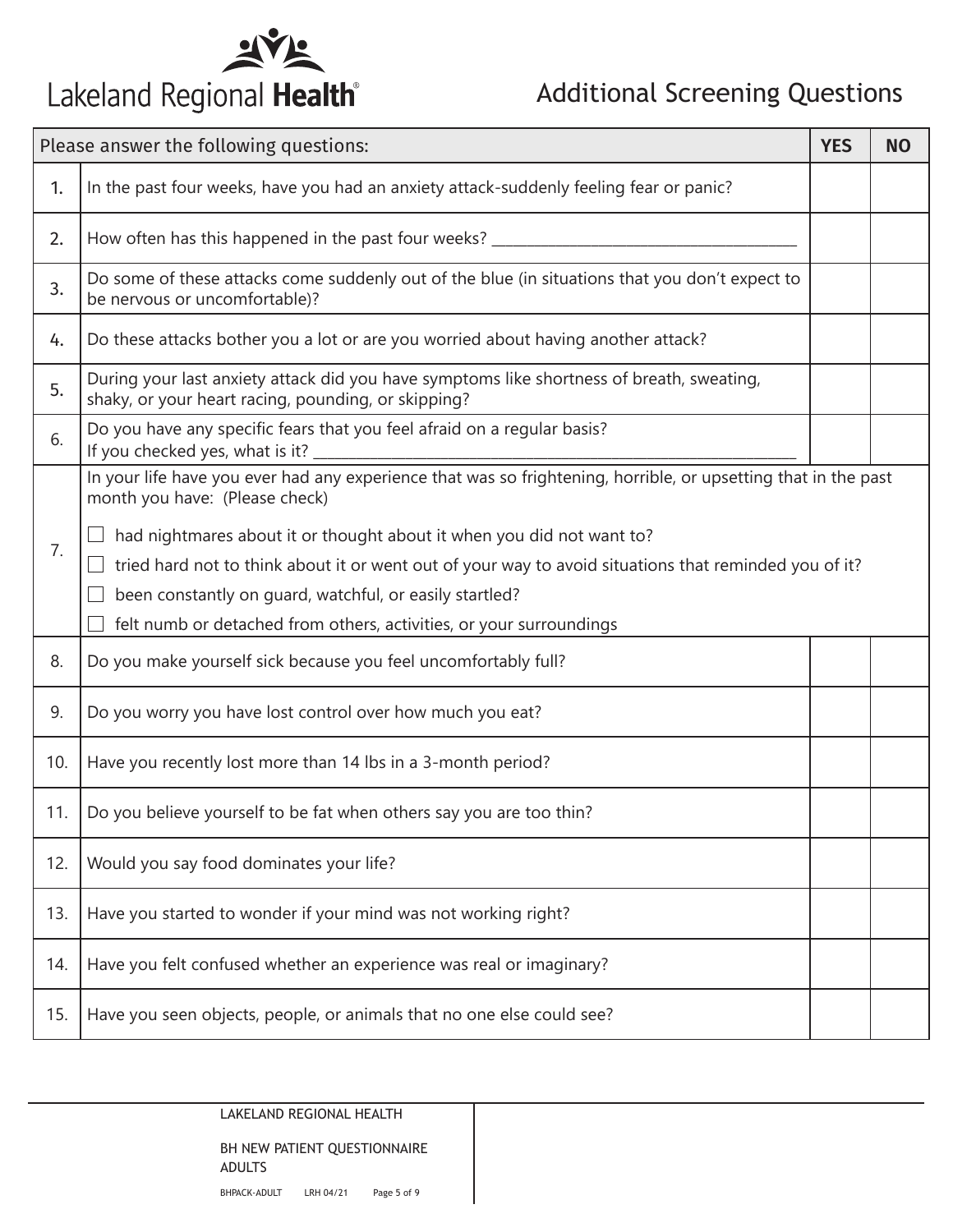|     |                                                                                                             | <b>YES</b> | <b>NO</b> |
|-----|-------------------------------------------------------------------------------------------------------------|------------|-----------|
| 16. | Have you heard voices or sounds that no one else could hear?                                                |            |           |
| 17. | Have you thought that people were hearing your thoughts, following or spying on you?                        |            |           |
| 18. | Are you bothered by unpleasant thoughts, urges, or images that repeatedly enter your mind?                  |            |           |
| 19. | Are you feeling driven to perform certain behaviors or mental acts over and over again?                     |            |           |
| 20. | Do you feel detached or distant from yourself, your body, your physical surroundings, or your<br>memories?  |            |           |
| 21. | Do you drink alcohol or use drugs or other substances?                                                      |            |           |
| 22. | Have you spent more time drinking or using drugs than you intended to?                                      |            |           |
| 23. | Have you felt you wanted or needed to cut down on your drinking or drug use in the last year?               |            |           |
| 24. | Has anyone objected to your drinking or drug use?                                                           |            |           |
| 25. | Have you found yourself thinking a lot about drinking or using drugs?                                       |            |           |
| 26. | Have you ever used alcohol or drugs to relieve emotional discomfort,<br>such as sadness, anger, or boredom? |            |           |
| 27. | Have you ever neglected some of your usual responsibilities because of<br>drinking or using drugs?          |            |           |
| 28. |                                                                                                             |            |           |
| 29. |                                                                                                             |            |           |
| 30. | How often do you use marijuana, any other drug, or prescription medication to get high? __________________  |            |           |

LAKELAND REGIONAL HEALTH BH NEW PATIENT QUESTIONNAIRE ADULTS BHPACK-ADULT LRH 04/21 Page 6 of 9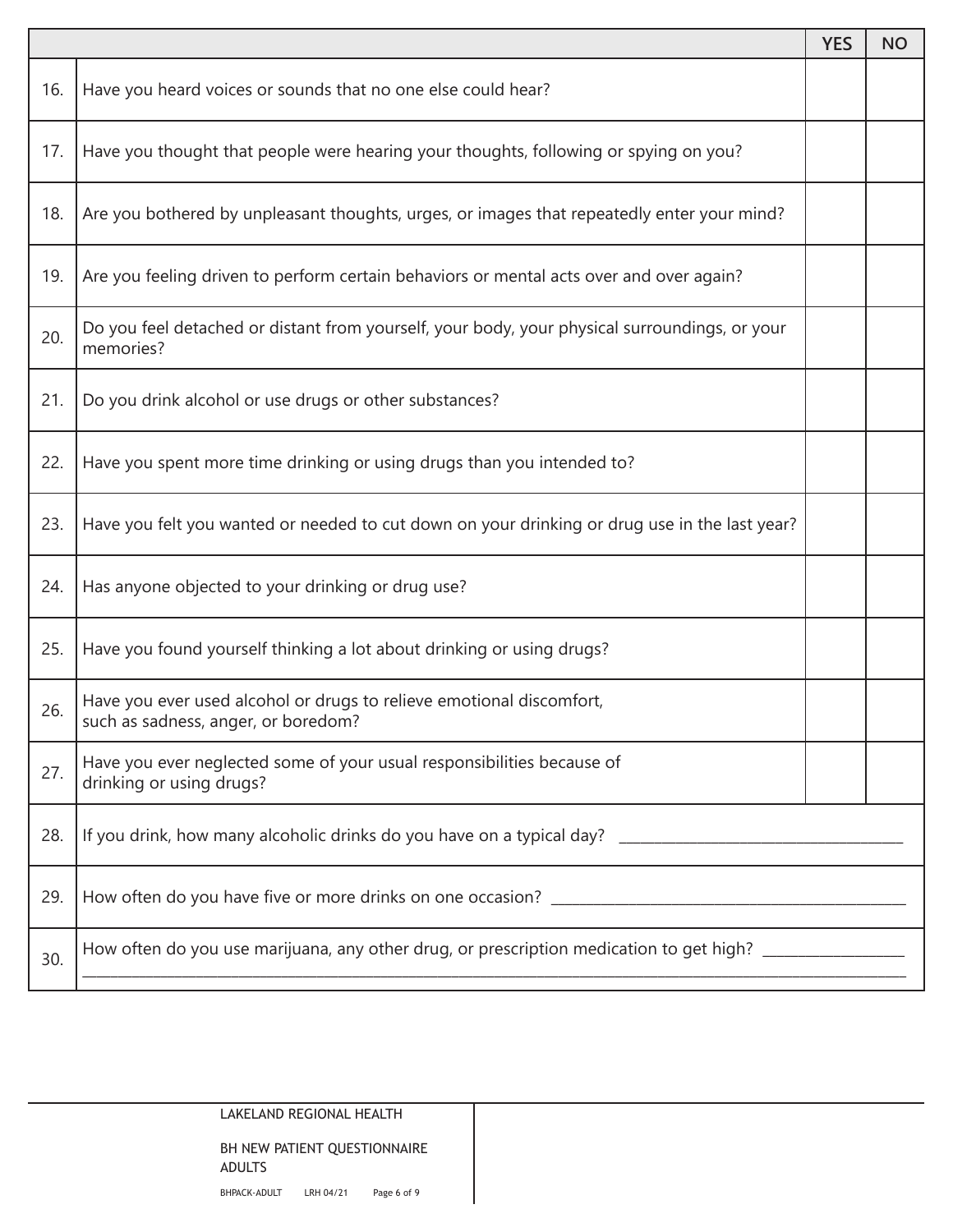| 31.                                                           | Has there ever been a period of time when you were not your usual self and  (Please check all that apply):                                                 |  |  |  |  |  |  |  |  |  |
|---------------------------------------------------------------|------------------------------------------------------------------------------------------------------------------------------------------------------------|--|--|--|--|--|--|--|--|--|
|                                                               | you felt so good or so hyper that other people thought you were not your normal self or you were<br>so hyper that you got into trouble?                    |  |  |  |  |  |  |  |  |  |
|                                                               | you were so irritable that you shouted at people or started fights or arguments?                                                                           |  |  |  |  |  |  |  |  |  |
|                                                               | you felt much more self-confident than usual?                                                                                                              |  |  |  |  |  |  |  |  |  |
|                                                               | you got much less sleep than usual and found you didn't really miss it?                                                                                    |  |  |  |  |  |  |  |  |  |
| you were much more talkative or spoke much faster than usual? |                                                                                                                                                            |  |  |  |  |  |  |  |  |  |
|                                                               | thoughts raced through your head or you couldn't slow your mind down?                                                                                      |  |  |  |  |  |  |  |  |  |
|                                                               | you were so easily distracted by things around you that you had trouble concentrating or staying<br>on track?                                              |  |  |  |  |  |  |  |  |  |
|                                                               | you had much more energy than usual?                                                                                                                       |  |  |  |  |  |  |  |  |  |
|                                                               | you were much more active or did many more things than usual?                                                                                              |  |  |  |  |  |  |  |  |  |
|                                                               | you were much more social or outgoing than usual, for example, you called friends in the middle<br>of the night?                                           |  |  |  |  |  |  |  |  |  |
|                                                               | you were much more interested in sex than usual?                                                                                                           |  |  |  |  |  |  |  |  |  |
|                                                               | you did things that were unusual for you or that other people might have thought were excessive,<br>foolish, or risky?                                     |  |  |  |  |  |  |  |  |  |
|                                                               | spending money got you or your family into trouble?                                                                                                        |  |  |  |  |  |  |  |  |  |
| 32.                                                           | If you checked more than one above, have several of these ever happened during the same period of time?<br><b>No</b><br>Yes                                |  |  |  |  |  |  |  |  |  |
|                                                               | How much of a problem did any of these cause you – like being unable to work; having family, money or legal<br>troubles; getting into arguments or fights? |  |  |  |  |  |  |  |  |  |
| 33.                                                           | Please circle one response only.                                                                                                                           |  |  |  |  |  |  |  |  |  |
|                                                               | No Problem<br>Minor Problem<br>Moderate Problem<br>Serious Problem                                                                                         |  |  |  |  |  |  |  |  |  |
|                                                               | LAKELAND REGIONAL HEALTH                                                                                                                                   |  |  |  |  |  |  |  |  |  |
|                                                               |                                                                                                                                                            |  |  |  |  |  |  |  |  |  |
|                                                               | BH NEW PATIENT QUESTIONNAIRE<br><b>ADULTS</b>                                                                                                              |  |  |  |  |  |  |  |  |  |

 $\overline{\phantom{a}}$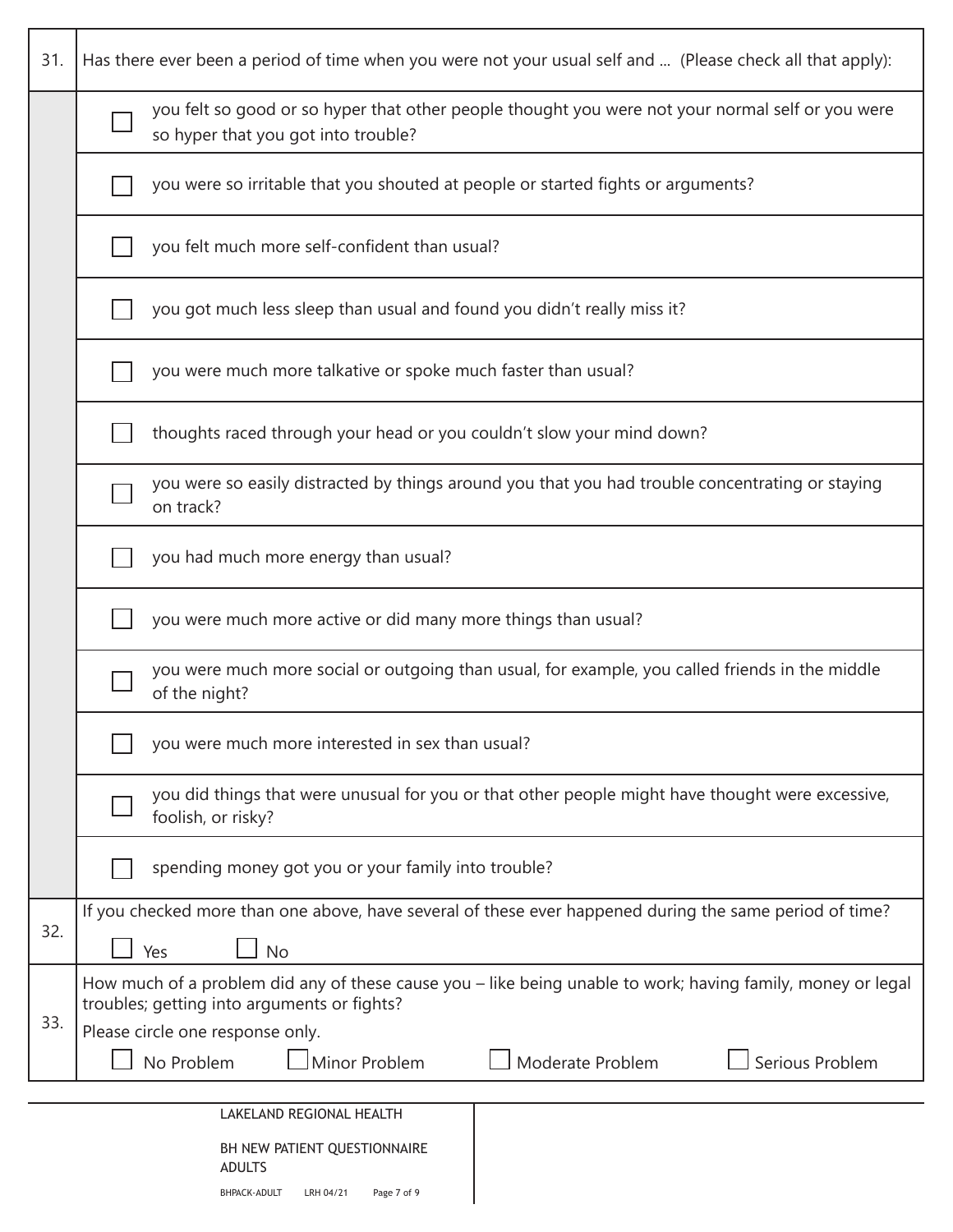|     |                                                                                                                                                       | <b>YES</b> | <b>NO</b> |  |  |  |
|-----|-------------------------------------------------------------------------------------------------------------------------------------------------------|------------|-----------|--|--|--|
| 34. | Have any of your blood relatives (i.e. children, siblings, parents, grandparents, aunts, uncles)<br>had manic-depressive illness or bipolar disorder? |            |           |  |  |  |
| 35. | Has a health professional ever told you that you have manic-depressive illness or<br>bipolar disorder?                                                |            |           |  |  |  |
| 36. | In the past few weeks, have you wished you were dead?                                                                                                 |            |           |  |  |  |
| 37. | In the past few weeks, have you thought that others would be better off if you were dead?                                                             |            |           |  |  |  |
| 38. | In the past few weeks, have you had thoughts of killing yourself?                                                                                     |            |           |  |  |  |
| 39. | Have you ever tried to kill yourself?                                                                                                                 |            |           |  |  |  |
| 40. | Are you having thoughts of killing yourself today?                                                                                                    |            |           |  |  |  |
| 41. | Have you ever hurt yourself with the purpose or intention of hurting yourself but NOT<br>with suicidal intent?                                        |            |           |  |  |  |
| 42. | Do you have any immediate or recent thoughts of hurting others?                                                                                       |            |           |  |  |  |
| 43. | Are you ever afraid of your partner?                                                                                                                  |            |           |  |  |  |
| 44. | Has your partner ever screamed at you or threatened to hurt you?                                                                                      |            |           |  |  |  |
| 45. | Has your partner ever hit, kicked, punched, or otherwise hurt you?                                                                                    |            |           |  |  |  |
| 46. | Has your partner ever put you down, humiliated you, or tried to control you?                                                                          |            |           |  |  |  |

Ŧ.

LAKELAND REGIONAL HEALTH

BH NEW PATIENT QUESTIONNAIRE ADULTS BHPACK-ADULT LRH 04/21 Page 8 of 9